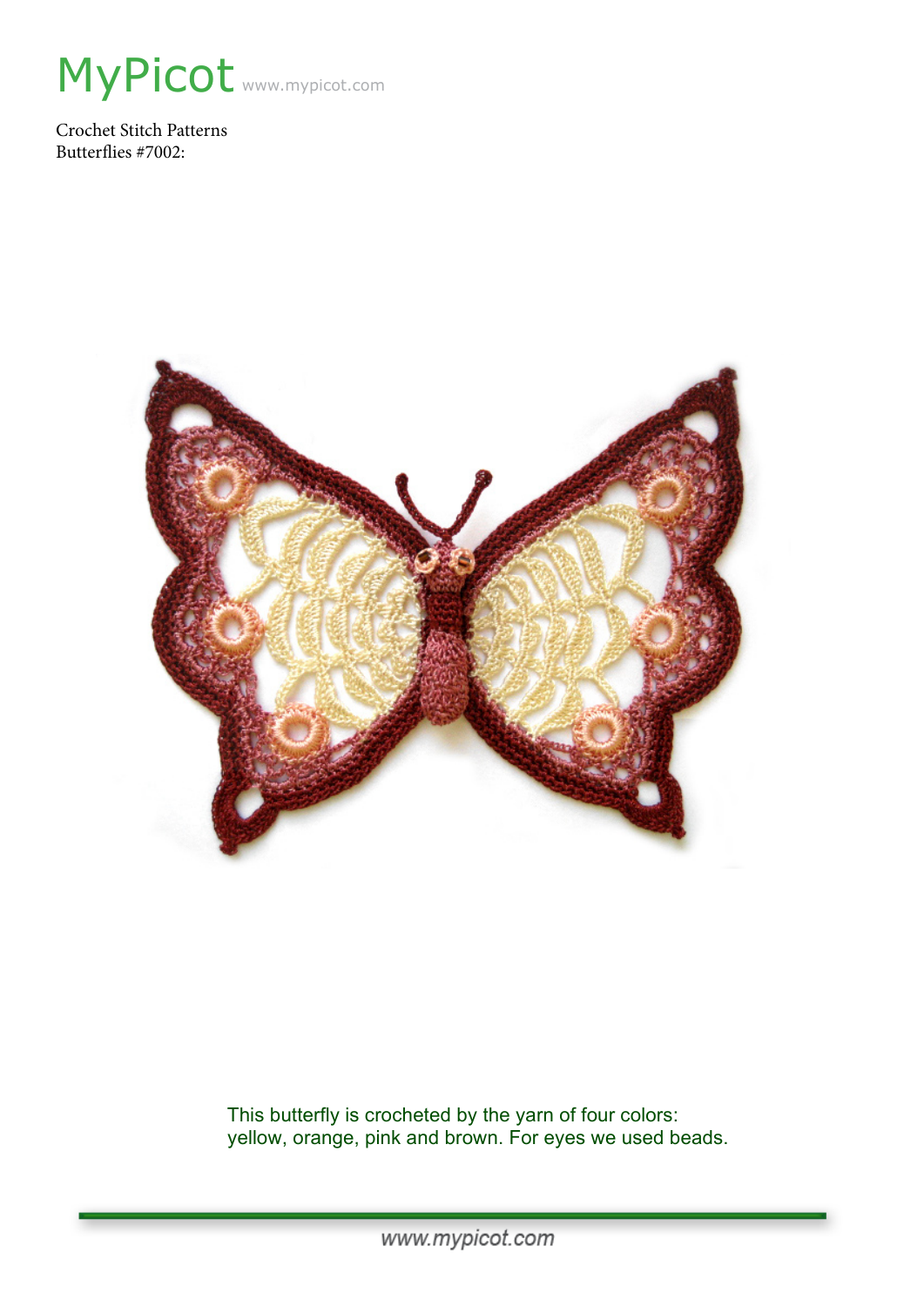### Right wing

The work begins with chain foundation of yellow yarn of 7 chains.

**1 row:** 1 tr/dc in 4th chain from hook, \* 3 ch, 2 tr/dc in next chain, repeat 3 times from\*. Turn.

**2 row:** 1 tuning ch, \*2 dc/sc in 2 tr/dc of previous row and [ 1 dc/sc, 1 h.tr/h.dc, 1 tr/dc, 1 h.tr/h.dc, 1 dc/sc] in space of 3 chains below, repeat 2 times from\*; 1 dc/sc in tr/dc and 1 tr/dc in turning chain of previous row. Turn.

**3 row:** 3 tuning ch, 1 tr/dc in dc/sc,\* 5 ch, 2 tr/dc in 2 dc/sc of previous row, repeat 2 times from\*. Turn.

**4 row:** 1 tuning ch, \*2 dc/sc in 2 tr/dc of previous row and [ 1 dc/sc, 1 h.tr/h.dc, 3 tr/dc, 1 h.tr/h.dc, 1 dc/sc] in space of 5 chains below, repeat 2 times from\*; 2 dc/sc. Turn.

**5 row:** 3 tuning ch, 1 tr/dc in dc/sc,\* 7 ch, 2 tr/dc in 2 dc/sc of previous row, repeat 2 times from\*. Turn.

**6 row:** 1 tuning ch, \*2 dc/sc in 2 tr/dc of previous row and [ 1 dc/sc, 1 h.tr/h.dc, 5 tr/dc, 1 h.tr/h.dc, 1 dc/sc] in space of 7 chains below, repeat 2 times from\*; 2 dc/sc. Turn.

**7 row:** 3 tuning ch, 1 tr/dc in dc/sc,\* 9 ch, 2 tr/dc in 2 dc/sc of previous row, repeat 2 times from\*. Turn.

**8 row:** 1 tuning ch, \*2 dc/sc in 2 tr/dc of previous row and [ 1 dc/sc, 1 h.tr/h.dc, 7 tr/dc, 1 h.tr/h.dc, 1 dc/sc] in space of 9 chains below, repeat 2 times from\*; 2 dc/sc. Turn.

**9 row:** 3 tuning ch, 1 tr/dc in dc/sc,\* 11 ch, 2 tr/dc in 2 dc/sc of previous row, repeat 1 time from\*.

Work motif A - the 1st ring of orange yarn and connect it by a slip stitch to wind (see diagram: 1st connecting with the 1st ring). Then continue the work of wind with yellow yarn: work 5 chains and connect them by slip stitch to the ring (see diagram: 2nd connecting with the1st ring). Turn.

**10 row:** 5 dc/sc in space of 5 chains, \*2 dc/sc in 2 tr/dc of previous row and [ 1 dc/sc, 1 h.tr/h.dc, 9 tr/dc, 1 h.tr/h.dc, 1 dc/sc] in space of 11 chains below, repeat 1 time from\*; 2 dc/sc. Turn.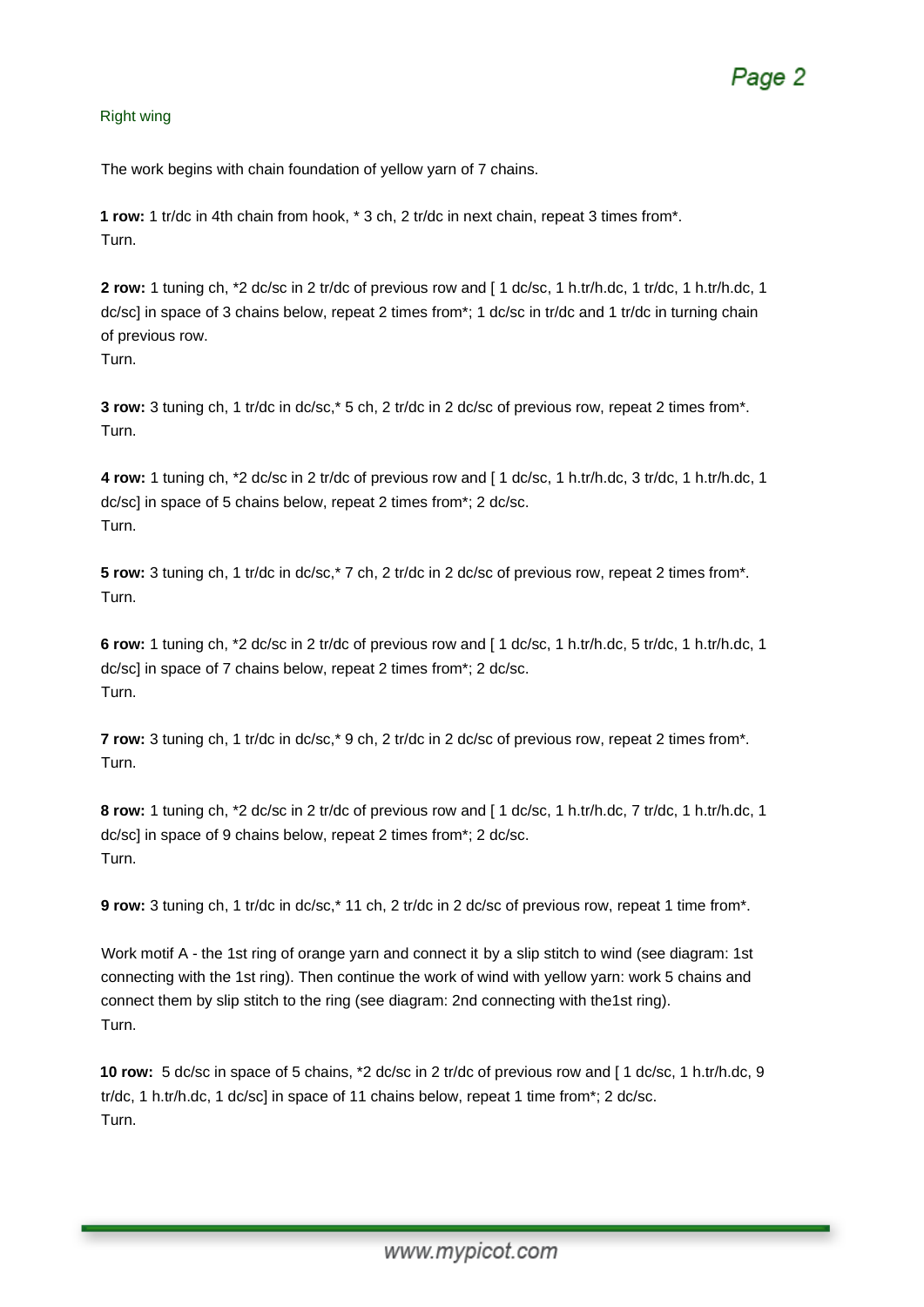**11 row:** 3 tuning ch, 1 tr/dc in dc/sc, 13 ch, 2 tr/dc in 2 dc/sc of previous row.

Work motif A - the 2nd ring of orange yarn and connect it by a slip stitch to wind (see diagram:1st connecting with the 2nd ring). Then continue the work of wind with yellow yarn: work 5 chains and connect them by slip stitch to the ring (see diagram: 2nd connecting with the 2nd ring). Turn.

**12 row:** 5 dc/sc in space of 5 chains, 2 dc/sc in 2 tr/dc of previous row and [ 1 dc/sc, 1 h.tr/h.dc, 11 tr/dc, 1 h.tr/h.dc, 1 dc/sc] in space of 13 chains below; 2 dc/sc. Fasten and cut off the yarn.

Work motif A - the 3th ring of orange yarn and connect it by a slip stitch to wind (see diagram).

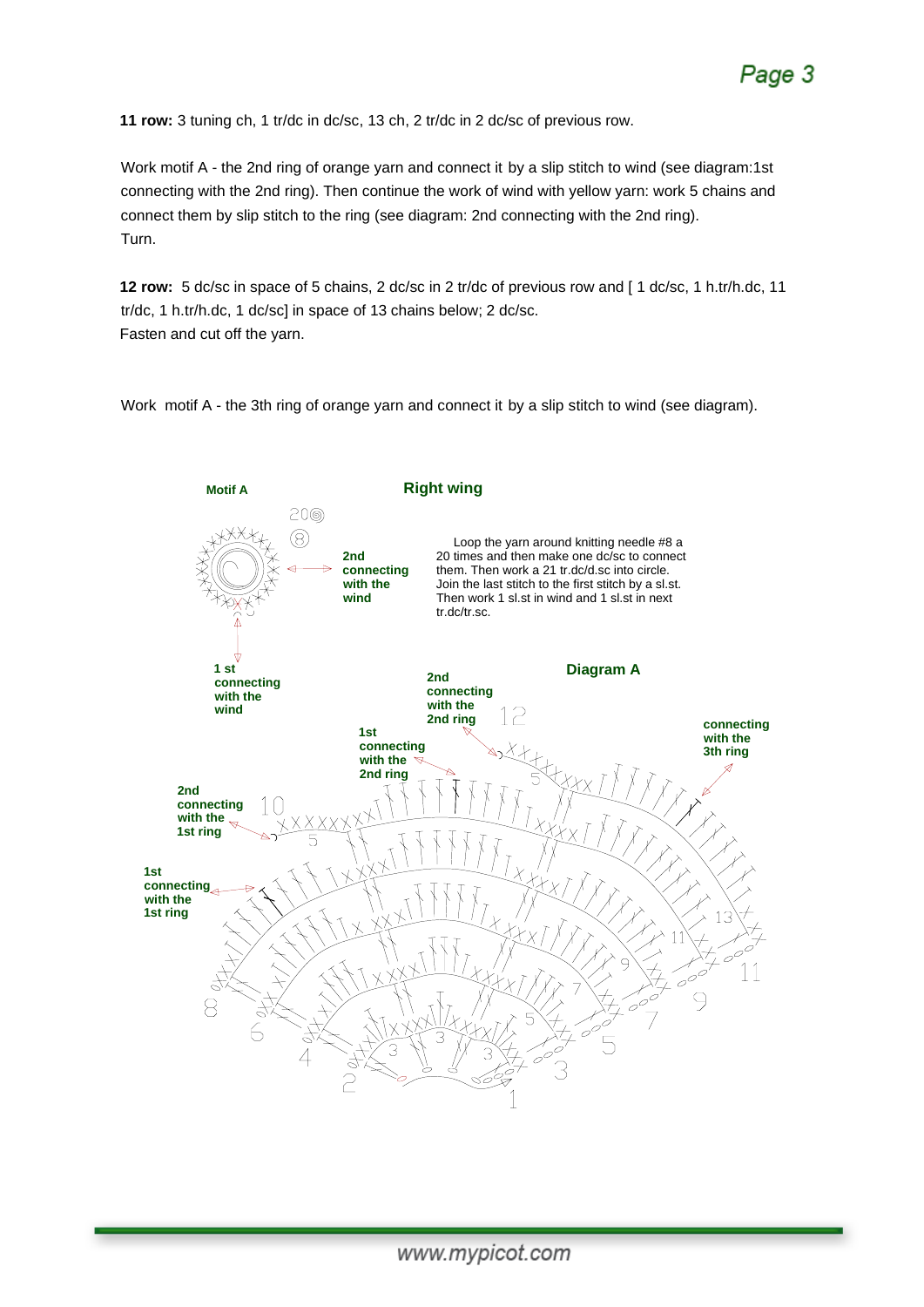## Page 4

**13 row:** fasten the pink yarn to the first dc/sc of 8 row, work 1 turning ch and dc/sc, 5 ch (see diagram A); then work in 1st orange ring 5 arch of dc/sc with 5 ch between, 10 ch; then work in 2nd orange ring 6 arch of dc/sc with 5 ch between, 10 ch; then work in 3th orange ring 8 arch of dc/sc with 5 ch between, 1 trp.tr/d.tr in last dc/sc of 12 row. Turn.

**14 row:** 2 turning ch, 1 dc/sc in space of 5 ch, \*5 ch and 1dc/sc in next space of 5 ch, repeat 6 times from\*; 3 ch, 1 dc/sc in space of 10 ch, 3 ch, \*1dc/sc in space of 5 ch, 5 ch, repeat 5 times from\*; 3 ch, 1 dc/sc in space of 10 ch, 3 ch, \*1dc/sc in space of 5 ch, 5 ch, repeat 4 times from\*; 5 ch and slip stich in dc/sc of pervious row.

Fasten and cut off yarn.

**15 row:** fasten the pink yarn to the last ch of chain foundation. 1 turning ch, \* 2 tr.dc/d.sc in space between 2 tr/dc and 1 tr.dc/d.sc in next tuning ch, repeat 3 times from\*; 5 tr.dc/d.sc, then work 3 tr.dc/d.sc in each space of 5 ch and 2 tr.dc/d.sc in each space of 3 ch; at end work 1 tr.dc/d.sc in space of 2 ch, 3 tr.dc/d.sc in space of trp.tr/d.tr, \*1 tr.dc/d.sc in dc/sc, 2 tr.dc/d.sc in space between tr/dc and turning ch, repeat 5 times from\*.

**16 row:** fasten the brown yarn to the first stitch of 15 row, work 1 turning ch and tr.dc/d.sc in each stitches of previous row: make 23 tr.dc/d.sc, 10 ch, 7 tr.dc/d.sc, 2 ch, 2 ch miss and 17 tr.dc/d.sc next, 2 ch miss and 13 tr.dc/d.sc, 10 ch, 3 ch miss and 28 tr.dc/d.sc, 4 dc/sc in chain foundation and slip stitch in turning ch.



www.mypicot.com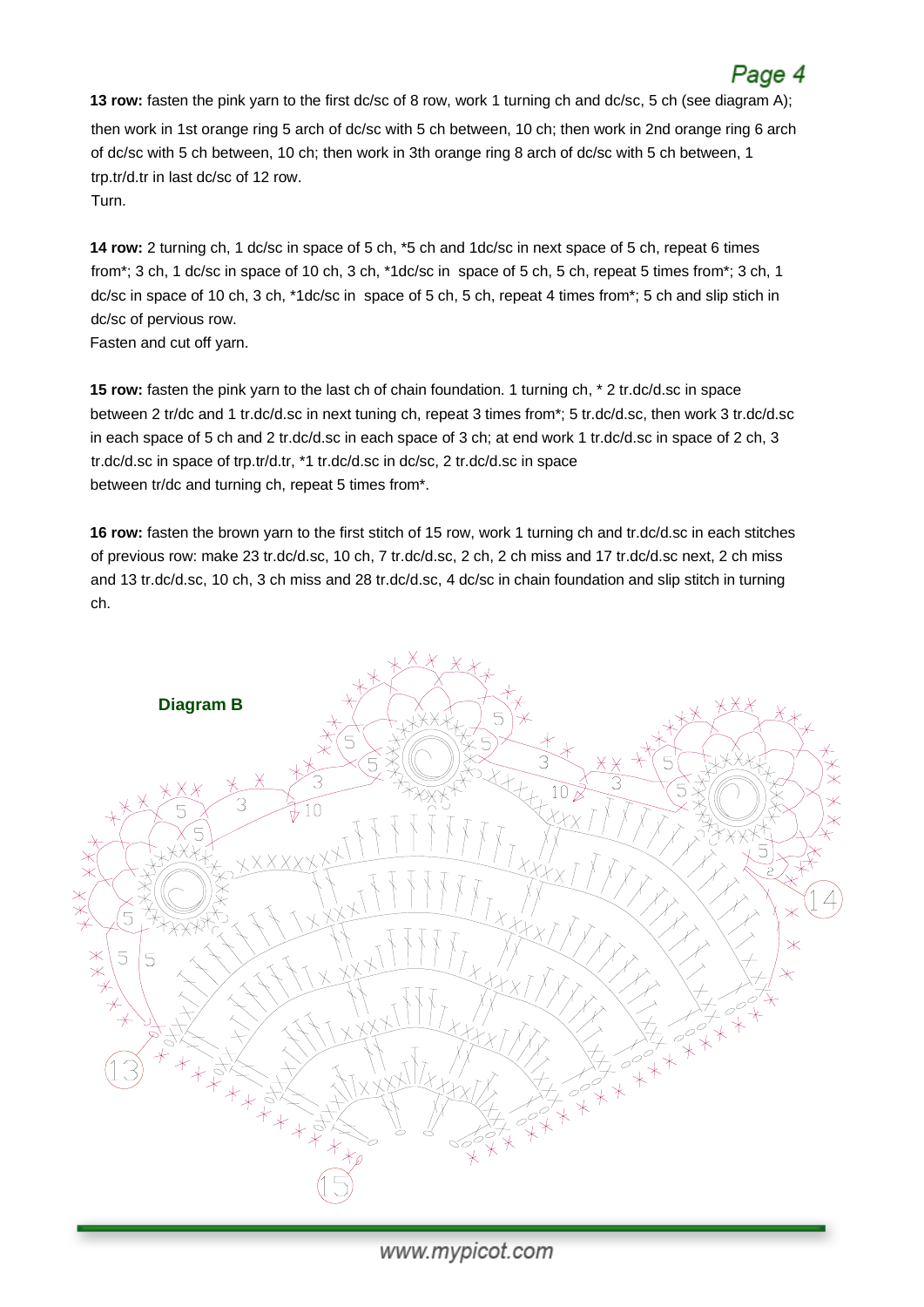

www.mypicot.com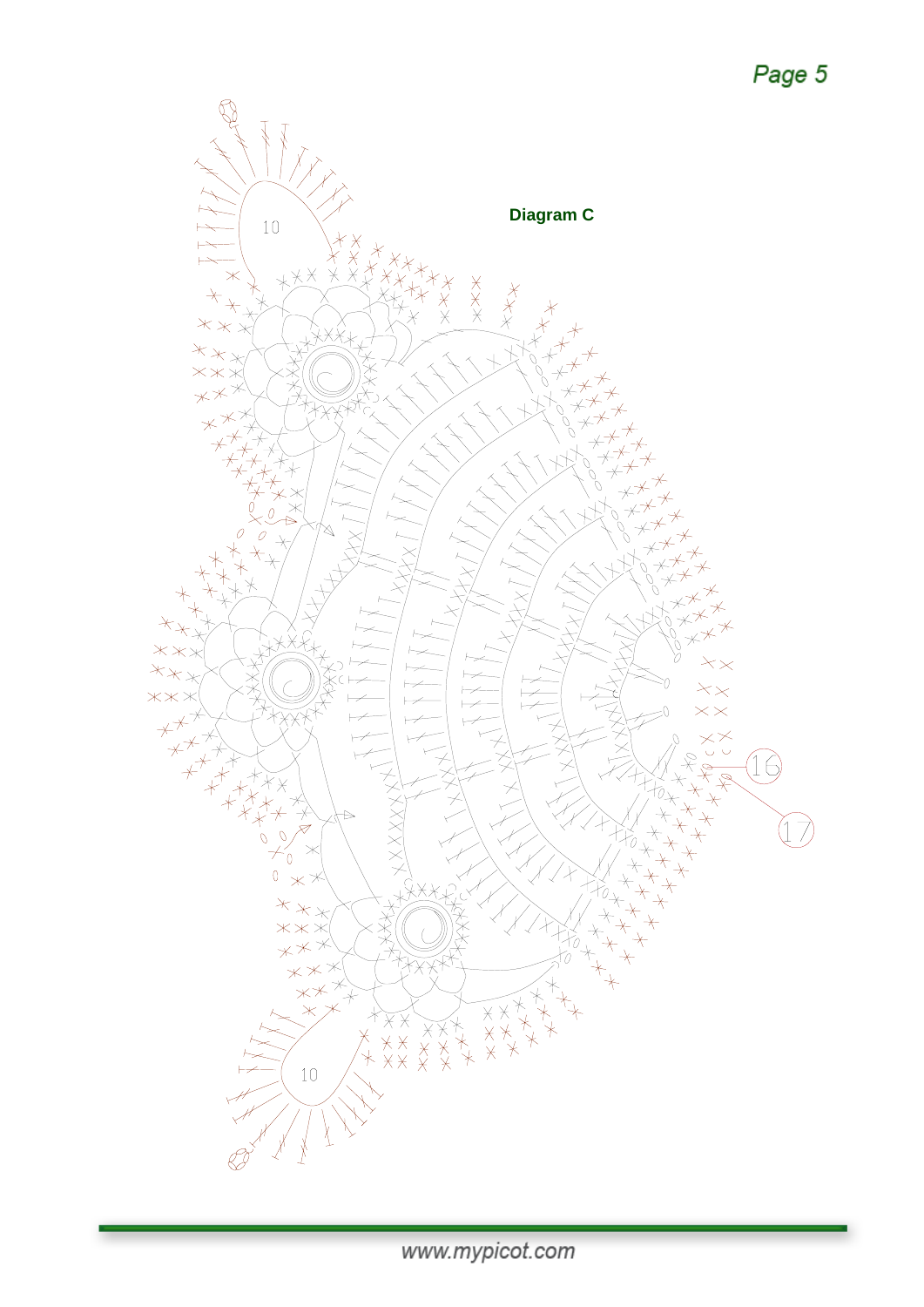# Page 6

**17 row:** 1 turning ch and tr.dc/d.sc in each stitches of previous row across 10 ch; work in space of 10 ch: 5 tr/dc, 3 d.tr/tr,1 picot of 5 ch, 2 d.tr/tr, 5 tr/dc; 6 tr.dc/d.sc, 1 ch, 1 dc/sc in space between 2 d.tr/d.sc of 15 row, 1 ch, 1 tr.dc/d.sc of 16 row miss, 15 tr.dc/d.sc, 1 ch, 1 dc/sc in space between 2 tr.dc/d.sc of 15 row, 1 ch, 1 tr.dc/d.sc of 16 row miss, 12 tr.dc/d.sc; work in space of 10 ch: 5 tr/dc, 3 d.tr/tr,1 picot of 5 ch, 2 d.tr/tr, 5 tr/dc; 28 tr.dc/d.sc, 4 dc/sc and sl.st in turning ch.

#### Left wing

The work begins with chain foundation of yellow yarn of 7 ch (see diagram D).

Work **1 - 8 rows** of right wind. Fasten and cut off the yarn.

Work motif B - the 1st ring of orange yarn and connect it by a sl.st to wind (see diagram: 1st connecting with the 1st ring).

Fasten the yellow yarn to 1st ring (see diagram: 2nd connecting with the 1st ring) and work **9 row:** 5 ch, \* 2 tr/dc in dc/sc of previous row, 11 ch, repeat 1 time from\*; 2 tr/dc. Turn.

**10 row:** 1 turning ch, 2 dc/sc in 2 tr/dc of previous row,\* [1 dc/sc, 1 h.tr/h.dc, 9 tr/dc, 1 h.tr/h.dc, 1 dc/sc] in space of 11 ch below and 2 dc/sc in 2 tr/dc of previous row, repeat 1 time from\*; 5 dc/sc in space of 5 ch, sl. st in stitch connecting with the ring. Fasten and cut off the yarn.

Work motif B - the 2nd ring of orange yarn and connect it by a sl.st to wind (see diagram: 1st connecting with the 2nd ring).

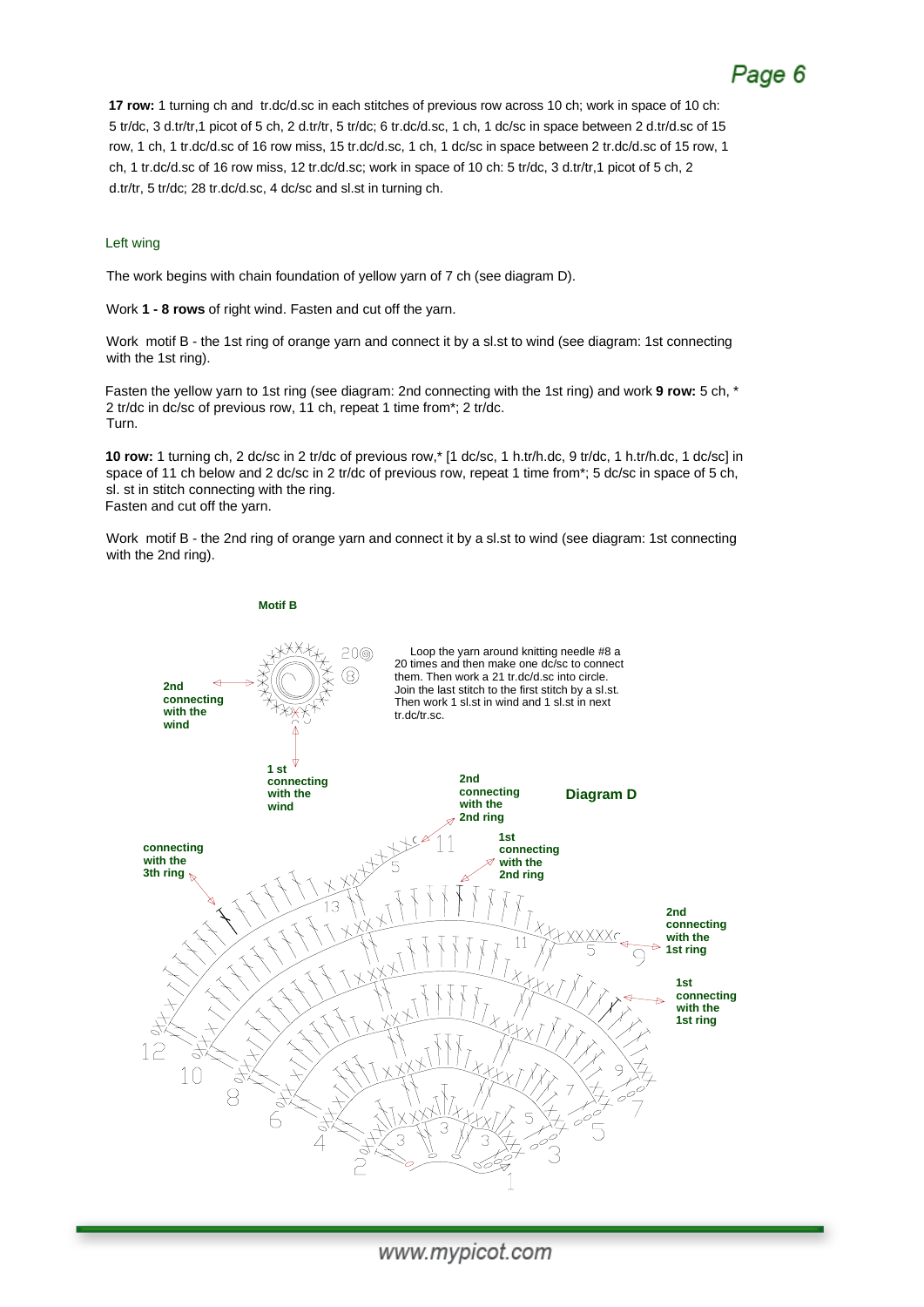Fasten the yellow yarn to 2nd ring (see diagram: 2nd connecting with the 2nd ring) and work **11 row:** 5 ch, 2 tr/dc in dc/sc of previous row, 13 ch, 2 tr/dc. Turn.

**12 row:** 1 turning ch, 2 dc/sc in 2 tr/dc of previous row, [1 dc/sc, 1 h.tr/h.dc, 11 tr/dc, 1 h.tr/h.dc, 1 dc/sc] in space of 11 chains below and 2 dc/sc in 2 tr/dc of previous row, 5 dc/sc in space of 5 chains, slip stitch in stitch connecting with the ring. Fasten and cut off the yarn.

Work motif B - the 3th ring of orange yarn and connect it by a slip stitch to wind (see diagram).

**13 row:** fasten the pink yarn to the first dc/sc of 12 row, work 1 turning ch and dc/sc, 6 ch (see diagram E); then work in 3th orange ring 8 arch of dc/sc with 5 ch between, 10 ch; then work in 2nd orange ring 6 arch of dc/sc with 5 ch between, 10 ch; then work in 3th orange ring 5 arch of dc/sc with 5 ch between, 5 ch and 1 dc/sc in last dc/sc of 8 row. Turn.

**14 row:** 5 turning ch, 1 dc/sc in space of 5 ch, \*5 ch and 1dc/sc in next space of 5 ch, repeat 3 times from\*; 3 ch, 1 dc/sc in space of 10 ch, 3 ch, \*1dc/sc in space of 5 ch, 5 ch, repeat 5 times from\*; 3 ch, 1 dc/sc in space of 10 ch, 3 ch, \*1dc/sc in space of 5 ch, 5 ch, repeat 7 times from\*; 2 ch and 1 dc/sc in dc/sc of previous row. Fasten and cut off yarn.

**15 row:** fasten the pink yarn to the last ch of chain foundation (see diagram F). 1 turning ch, \* 2 tr.dc/d.sc in space between 2 tr/dc and 1 tr.dc/d.sc in next turning ch, repeat 5 times from\*; 3 tr.dc/d.sc in space of 6 ch, 1 dc/sc in space of 2 ch; then work 3 tr.dc/d.sc in each space of 5 ch and 2 tr.dc/d.sc in each space of 3 ch; at end work 5 tr.dc/d.sc in space of 5 ch, \*1 tr.dc/d.sc in dc/sc, 2 tr.dc/d.sc in space between tr/dc and turning ch, repeat 3 times from\*.

**16 row:** fasten the brown yarn to the first stitch of 15 row, work 1 turning ch and tr.dc/d.sc in each stitches of previous row: make 28 tr.dc/d.sc, 10 ch, 3 ch miss, 13 tr.dc/d.sc, 2 ch, 2 ch miss and 17 tr.dc/d.sc next, 2 ch miss and 7 tr.dc/d.sc, 10 ch, 23 tr.dc/d.sc, 4 dc/sc in chain foundation and sl.st in turning ch.

**17 row:** 1 turning ch and tr.dc/d.sc in each stitches of previous row across 10 ch; work in space of 10 ch: 5 tr/dc, 3 d.tr/tr,1 picot of 5 ch, 2 d.tr/tr, 5 tr/dc; 12 tr.dc/d.sc, 1 ch, 1 dc/sc in space between 2 tr.dc/d.sc of 15 row, 1 ch, 1 tr.dc/d.sc of 16 row miss, 15 tr.dc/d.sc, 1 ch, 1 dc/sc in space between 2 tr.dc/d.sc of 15 row, 1 ch, 1 tr.dc/d.sc of 16 row miss, 6 tr.dc/d.sc; work in space of 10 ch: 5 tr/dc, 3 d.tr/tr,1 picot of 5 ch, 2 tr.dc/d.sc, 5 tr/dc; 23 tr.dc/d.sc, 4 dc/sc and slip stitch in turning ch.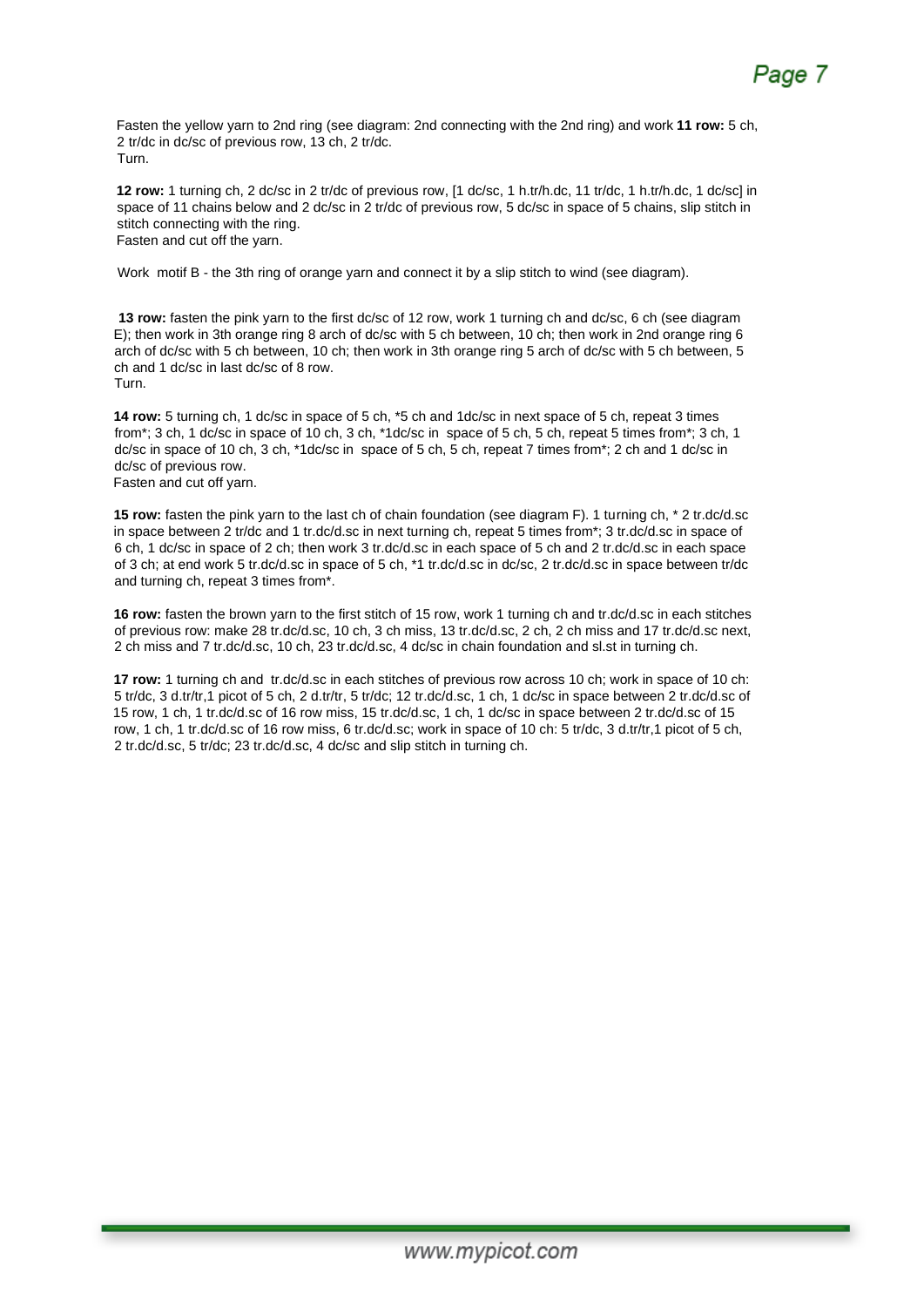# Page 8



- chain ch  $\overline{\mathcal{O}}$
- slip stitch sl.st  $\overline{C}$
- double crochet / single  $\times$ crochet - dc / sc
- triple double crochet /  $\times$ double single crochet tr.dc / d.sc
	- treble / double crochet - tr / dc
	- double treble / treble d.tr / tr
- ₩
- Picot of 5 chains. The final chain is joined to the work by working a slip stitch into a previous stitch to right of hook.
- $\times$  Triple double crochet / Double single crochet. Insert the hook into the stitch (or into the space of chains), yarn over hook and draw through a loop,( 2 loops on hook), yarn over hook, insert the hook into the same space, yarn over hook and draw through  $\epsilon$ loop, (4 loops on hook), yarn over hook and draw through 4 loops (1 loop remains on hook).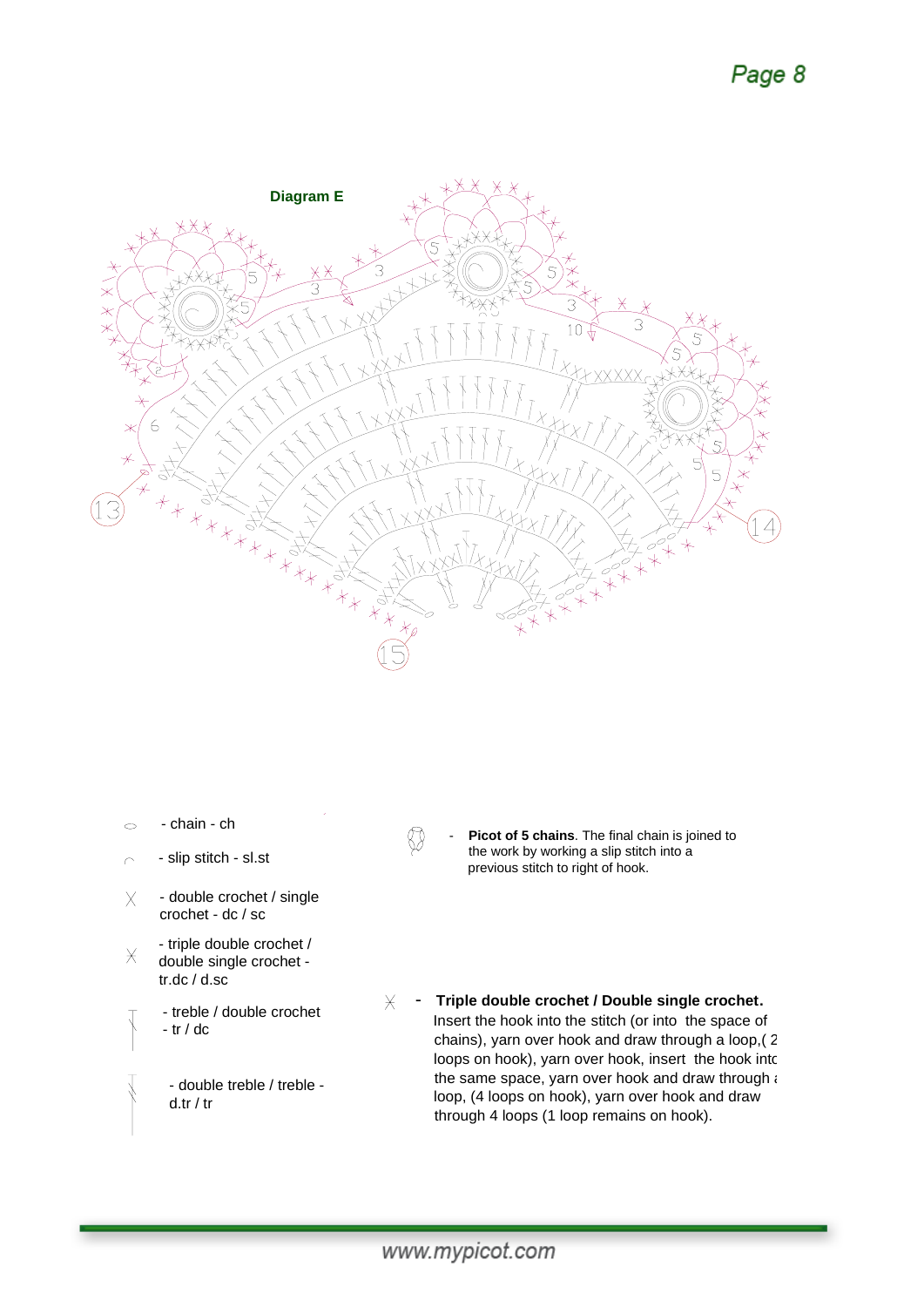